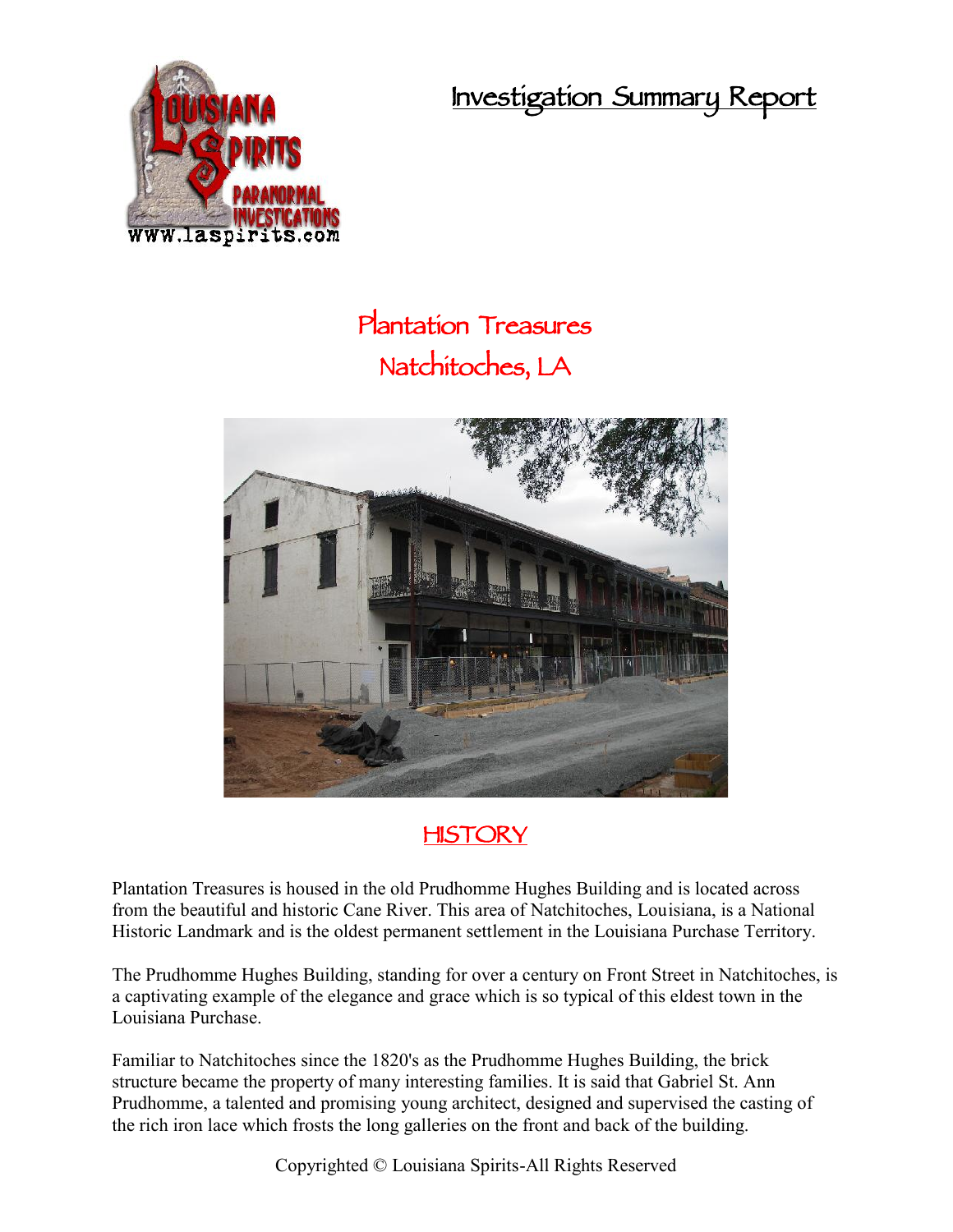There is a humorous story about the Hughes and Aaron Saloon and Billiard Hall on the ground floor in the earlier days of this thriving enterprise. It had a particular elegance, comparable to that noted in similar palaces in New Orleans which were frequented by the elite.

It had the nature of a club for young gentlemen, with its elaborate decor, and was considered a meeting place on Sunday nights when lavish candlelight turkey suppers were served by white coated waiters. (As opposed to the above reasoning for the purpose of the three staircases, others contend that of the straight and spiral cases, one of them would suit the young gentlemen frequenting the restaurant and saloon, depending upon their condition!) The first story in the north half of the building has always housed commercial enterprise. Parker's Shoe Store occupied that part of the building around 1899. After the 1900 sale of the property, Hughes Dry Goods bought out the shoe store and turned it into a mercantile establishment.

During this time, the old Normal School, now Northwestern State University, had opened its doors, and in accordance with an act of the Louisiana Legislature, the saloon in the building was forced to close its doors (those swinging shuttered frames which and hidden much imagined intrigue and excitement from curious feminine eyes.) Alcoholic beverages could not be sold within five miles of a public institution of higher education, so read the law! And so the whole first floor came to be utilized by the Hughes store. It was completely renovated for its new purpose, but the beautiful old polished mirror was retained to reflect coquettish faces crowned with hats from the millinery department, and the shuttered doors sheltered the fitting rooms.

In the spring of 1959, the second floor of the Prudhomme Hughes Building was renovated to serve as the home of radio station KNOC. In 1965 Natchitoches Broadcasting Co. put he first FM broadcast station in Natchitoches on the air, KDBH. Both of these stations shared studios and offices on the second floor of the Prudhomme Hughes Building.

During the 1959 renovation the delicate iron railings on the front and rear galleries and the two beautiful staircases on the back were reworked, and their former grace restored. The distinctive hardware, locks and hinges, on the tall doors and windows opening onto either gallery were either redone or exact duplicates were made to replace them.

Through the years, the Prudhomme Hughes Building has stood on Front Street, accommodating numerous types of enterprise, and yet, always remaining a splendid reminder of the unique spirit and intrinsic beauty of Old Natchitoches.

## **ACTIVITY**

There have been numerous reports of activity over the years at this location. The most common are of objects moving in the store area and hearing voices. A lot of times customers will be shopping and hear someone ask if they need help, only to turn around and have no one there. There have been sightings of a strange mist on the back spiral staircase. A mirror has broke on its own startling the owner of the shop. Sometimes there will be a foul smell reported coming from in between the shop area and the stockroom. In that same area, a door to a closet will open on its own. Also in that closet, items will move on their own as well.